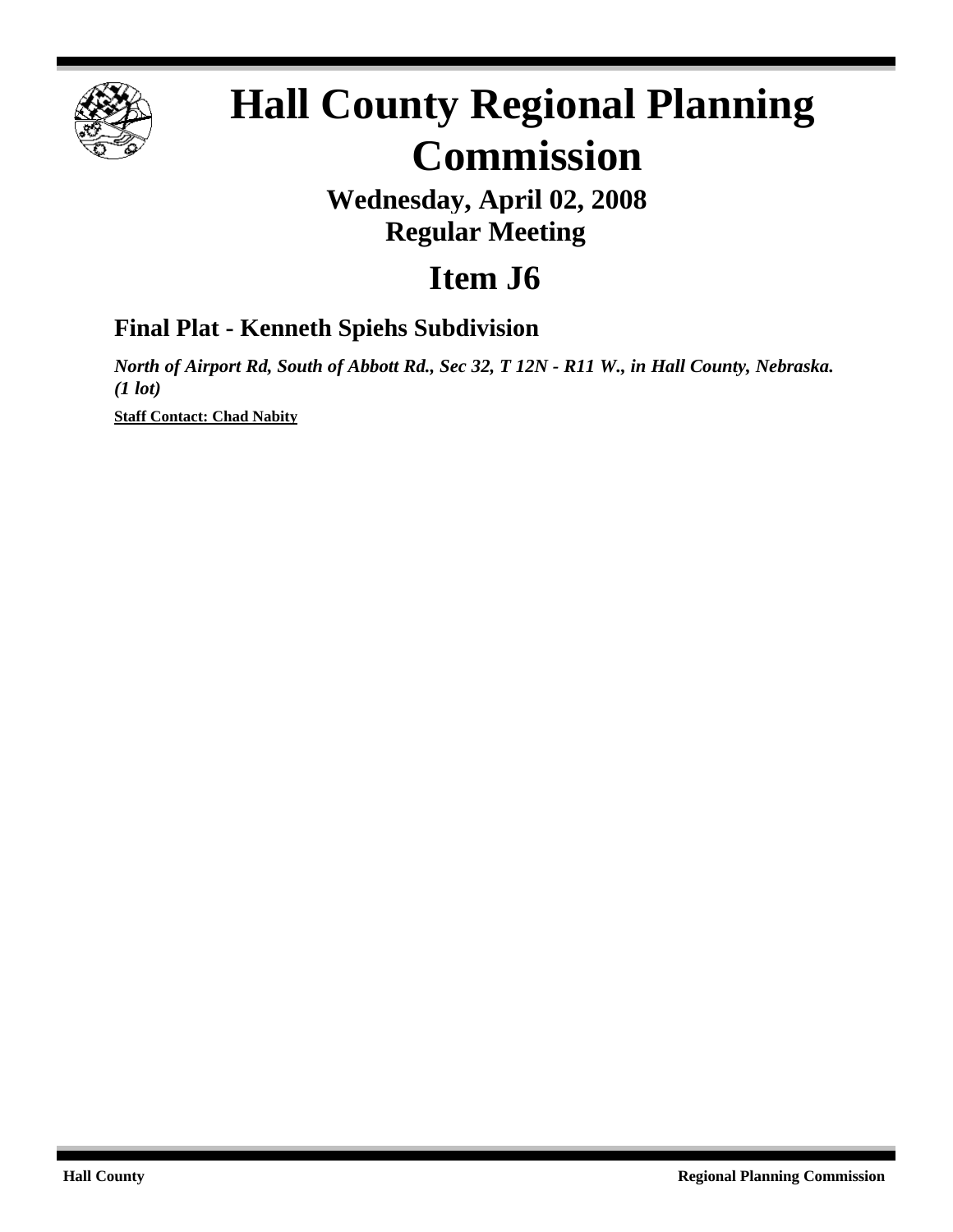March 14, 2008

Dear Members of the Board:

#### **RE: Final Plat – Kenneth Spiehs Subdivision.**

For reasons of Section 19-923 Revised Statues of Nebraska, as amended, there is herewith submitted a final plat of Kenneth Spiehs Subdivision, located south of Abbott Road, and North of Airport Road, Hall County, Nebraska.

This final plat proposes to create 1 lot on a tract of land, comprising a part of the West Half of the Northeast Quarter (W1/2NE1/4), of Section Thirty Two (32), Township Twelve (12) North, Range Eleven (11) West of the 6<sup>th.</sup> P.M., in Hall County, Nebraska.

You are hereby notified that the Regional Planning Commission will consider this final plat at the next meeting that will be held at 6:00 p.m. on April 2, 2008 in the Council Chambers located in Grand Island's City Hall.

Sincerely,

Chad Nabity, AICP Planning Director

cc: City Clerk City Attorney Director of Public Works Director of Utilities Director of Building Inspections Manager of Postal Operations Rockwell And Associates

This letter was sent to the following School Districts 1R, 2, 3, 8, 12, 19, 82, 83, 100, 126.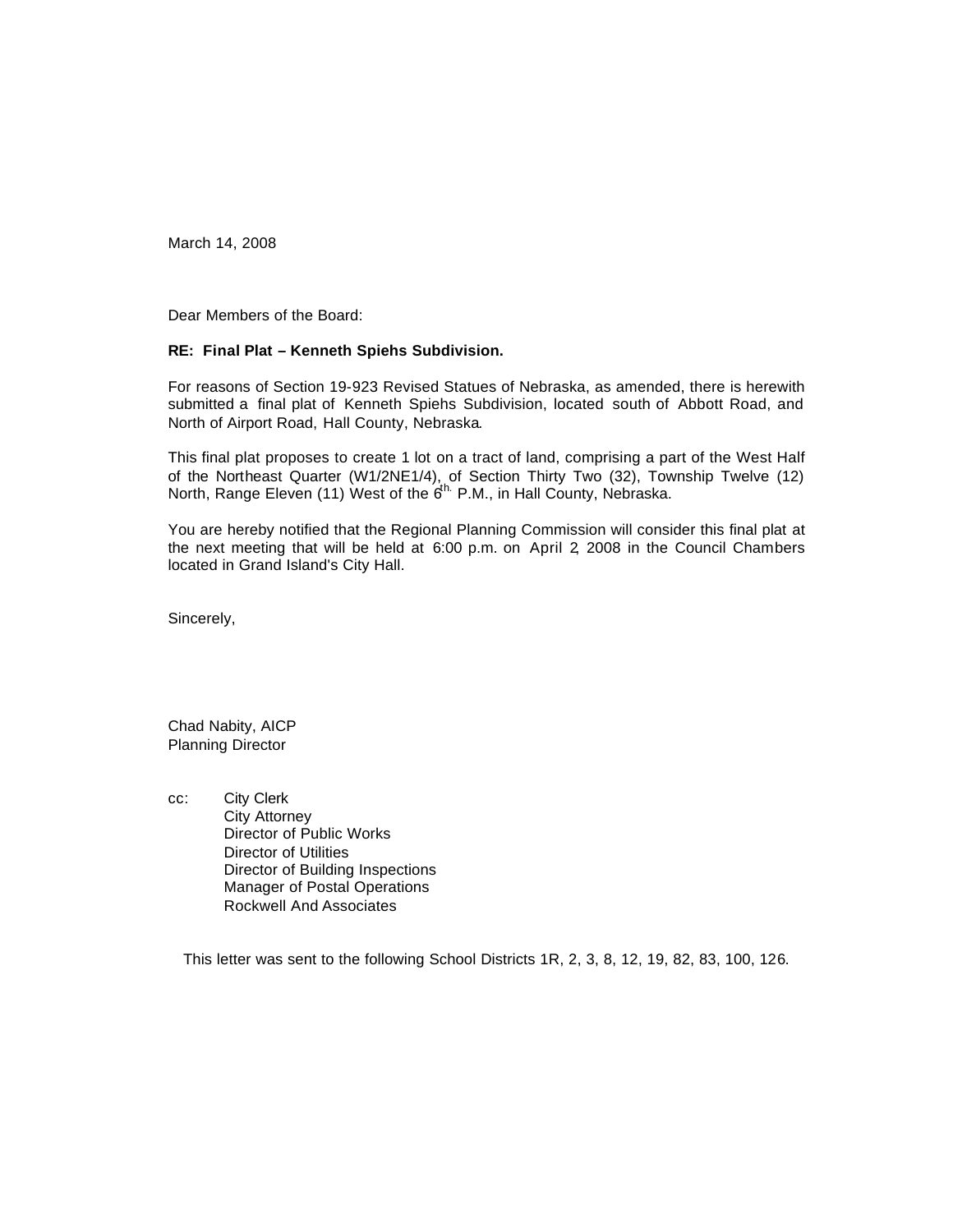